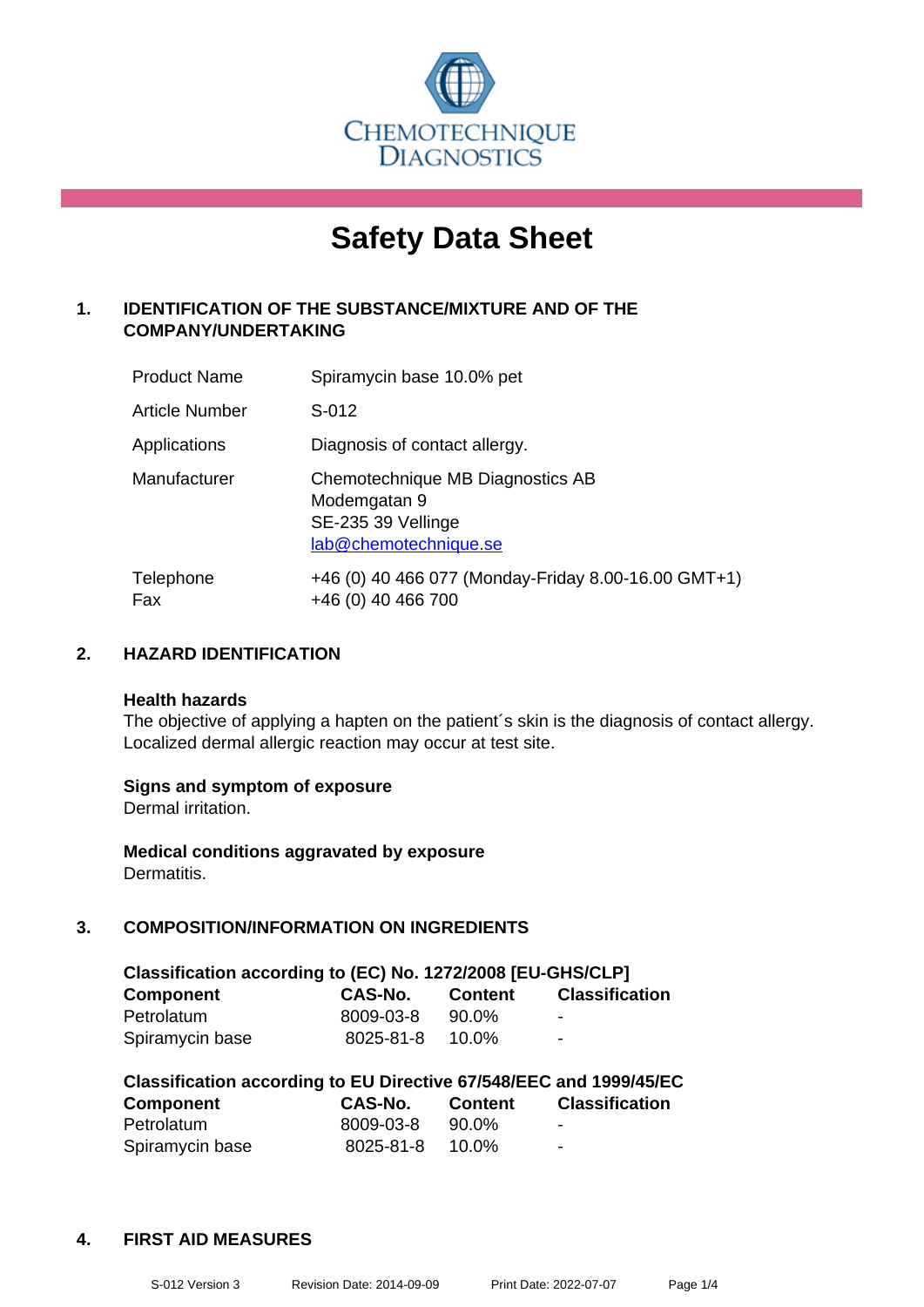#### **Emergency and first aid procedures**

Obtain medical attention.

# **5. FIRE-FIGHTING MEASURES\***

## **Suitable extinguish media**

CO2, powder or water spray. Fight larger fires with water spray or alcohol resistant foam.

## **For safety reasons unsuitable extinguishing agents** Water with full jet.

**Special protective equipment for fire-fighters** Wear self-contained respiratory protective device. Wear fully protective suit.

\*Data is shown for petrolatum only

# **6. ACCIDENTAL RELEASES MEASURES**

**Steps to be taken if material is released or spilled** Contain and place in a closed container.

# **7. HANDLING AND STORAGE**

**Precautions to be taken in handling and storage** Store dark at 5-8°C. Avoid extended exposure to light. FOR EXTERNAL USE ONLY.

# **8. EXPOSURE CONTROLS/PERSONAL PROTECTION**

**Respiratory protection** Not required.

**Ventilation** Local exhaust.

**Protective gloves** Disposal gloves.

# **Eye protection**

Not required with normal use.

## **Work/Hygienic practices**

Wash hands after each use.

# **9. PHYSICAL AND CHEMICAL PROPERTIES**

Appearance Pale Yellow Semi-solid Odour **Odourless** 

Melting point\* 50-55° C Boiling point\* No data available Flash point\* >100°C Self ignition\* Product does not self ignite.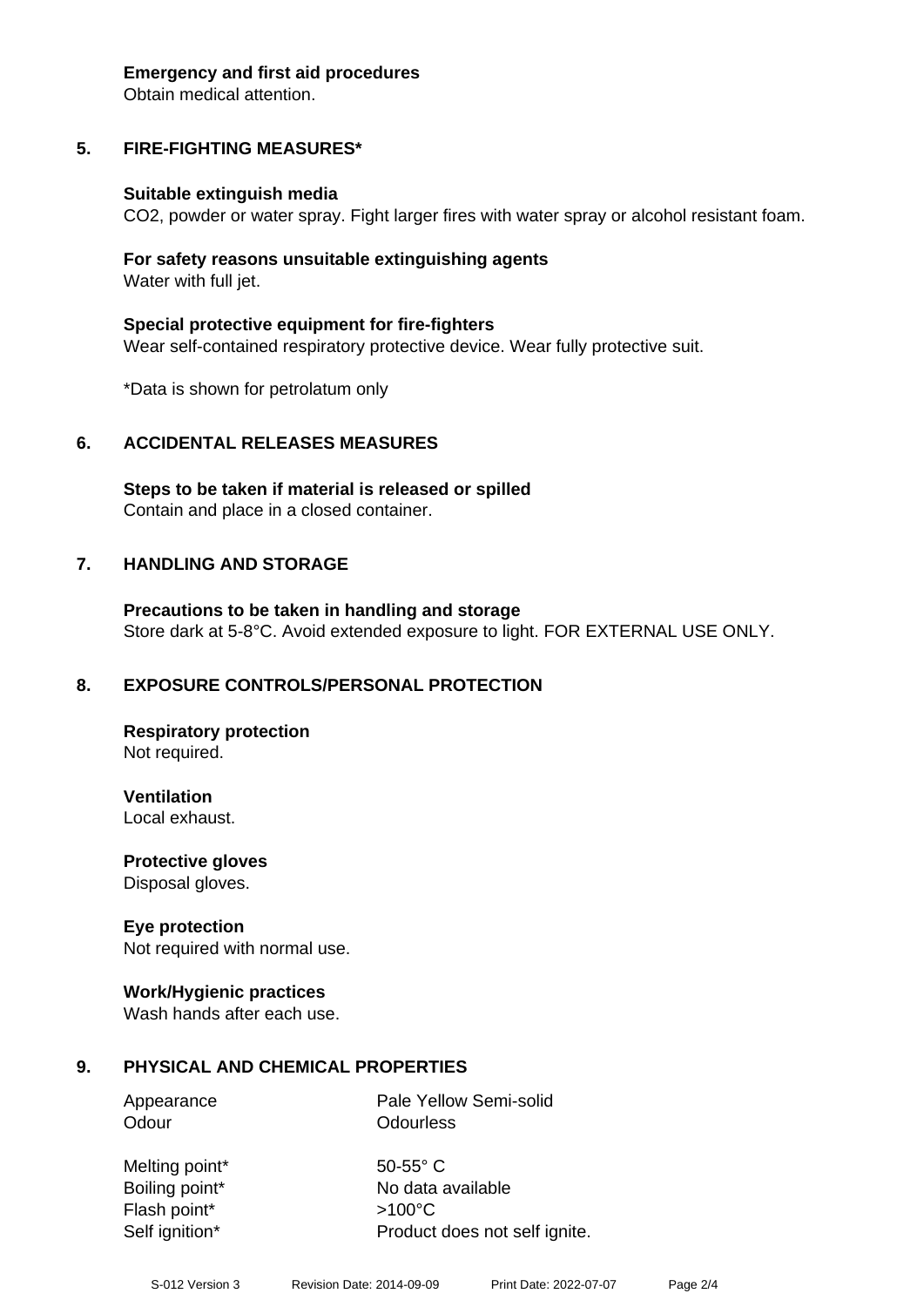Density\* No data available. Solubility in/Miscibility with Water\*

Danger of explosion\* Product does not present an explosion hazard. Insoluble

\*Data is shown for petrolatum only

## **10. STABILITY AND REACTIVITY**

#### **Incompability**

May react with strong oxidizing agents.

## **Stability**

Stable at recommended storage conditions.

## **Hazardous byproducts**

Combustion may generate CO, CO2 and other oxides.

# **Hazardous polymerization**

Will not occur.

## **11. TOXICOLOGICAL INFORMATION**

No data available.

## **12. ECOLOGICAL INFORMATION**

No data available.

## **13. DISPOSAL CONSIDERATIONS**

**Waste disposal method** Comply with federal, state/provincial and local regulation.

## **14. TRANSPORT INFORMATION**

Not dangerous goods.

## **15. REGULATORY INFORMATION**

The classification is according to the latest editions of the EU lists, and extended by company and literature data.

## **16. OTHER INFORMATION**

## **Text of H-statements and R-phrases mentioned in Section 3**

Pharmaceutical quality of tested hapten is confirmed by Chemotechnique Diagnostics according to validated analytical methods. Hapten passed test according to GMP standards.